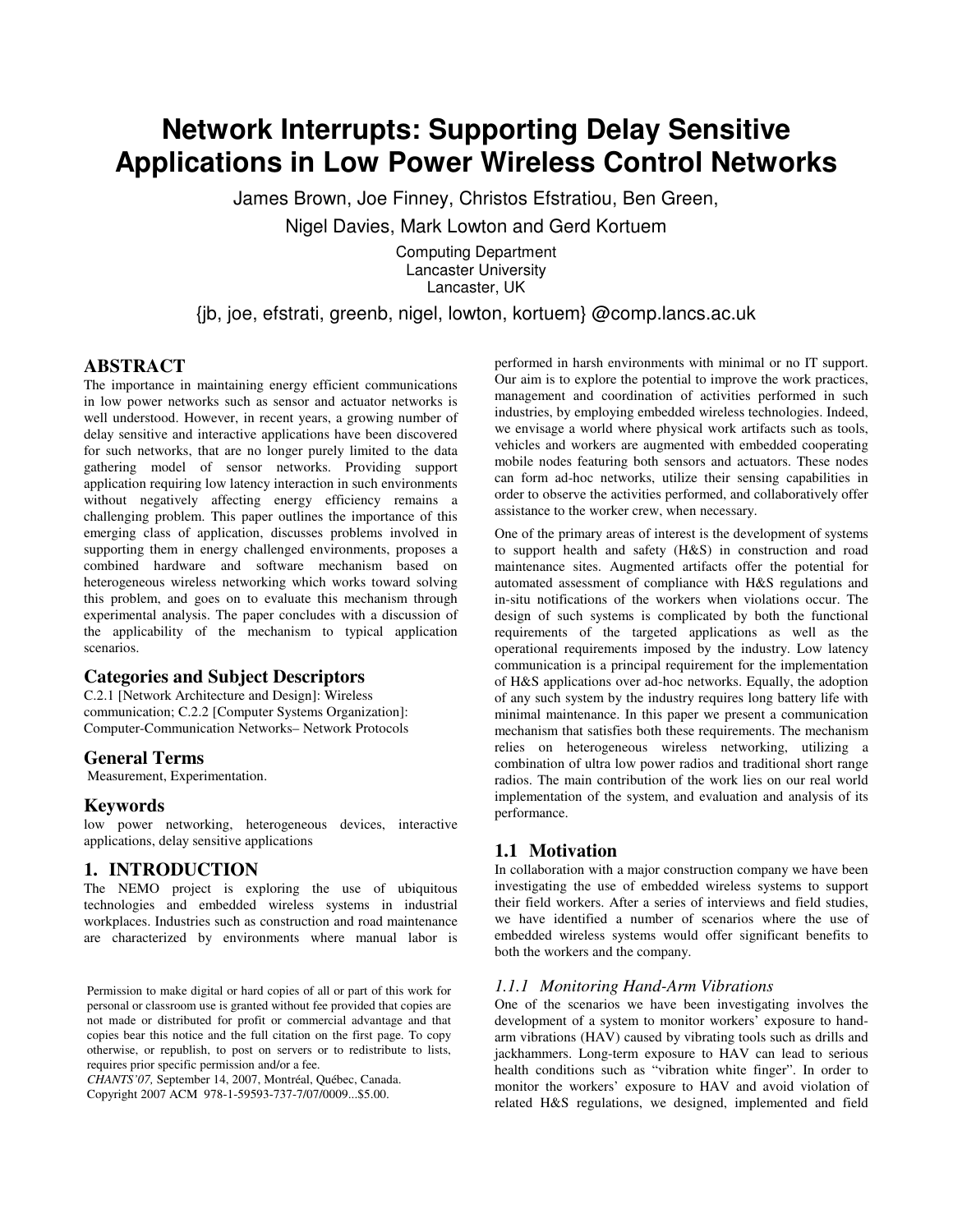tested a prototype system for monitoring HAV exposure in road maintenance sites [1].

The HAV monitoring system comprises of a collection of mobile nodes that collaborate in order to observe the usage of vibrating machinery. Tools augmented with wireless sensor nodes collaborate with wearable personal NEMO devices in an ad-hoc manner, in order to record each worker's exposure to HAV. Communication between the nodes is mainly driven by the workers' activities: when workers operate vibrating tools (e.g. drills), the tool's sensor node delivers HAV exposure events to the worker's personal device, where they are being recorded and assessed against the H&S regulations. If a worker exceeds the amount of time prescribed by the regulations, an alert is raised and a notification is presented on the screen of their personal device.

#### *1.1.2 Real-time Emergencies*

In the construction industry there are numerous situations where instant alerts are required in order to avoid accidents. Common scenarios that can lead to serious injuries or death, include vehicles backing-up, where limited visibility could lead to accidents. In the road maintenance industry in particular, one of the important causes of serious accidents is the violation of traffic management signs/indicators by by-passing cars. Augmented vehicles and equipment (e.g. signs, traffic cones) offer the potential to improve the chances of avoiding an accident in these situations. Embedded wireless sensor nodes can collaboratively asses the conditions in a particular site and raise alerts in real-time (e.g. when a traffic cone is run over by a car). Such system would require: (i) timely detection of a critical situation or a violation of safety regulations, (ii) immediate alert of the involved personnel, (iii), and immediate actions to reduce the risks or effects of an incident, when possible.

#### *1.1.3 Asset Management*

In any industry, detailed record keeping of a company's assets is an important part of their administration. In the road maintenance industry, high mobility of assets (e.g. large number of mobile maintenance crews), along with large numbers of assets that require regular maintenance (e.g. street lights, signs), makes asset management especially challenging. The employment of embedded wireless systems for asset management would comprise of assets augmented with wireless sensor nodes in order to provide location tracking and detailed usage and maintenance history of each asset. The communication patterns expected by such systems involve long periods of inactivity, as such smart artifacts (tools, equipment, etc.) often spend large periods of time in storage, and are not required to interact in these periods.

## **1.2 Requirements**

As illustrated in the previous sections the wireless sensor nodes that are embedded into vehicles and tools are required to support the diverse communication requirements of varying application scenarios. Communication patterns can vary significantly, from very long times of inactivity, as indicated by the asset management scenario, to real-time/short-delay responses to support emergency alerts. In tool usage scenarios, such as the HAV monitoring system, communication is mainly driven by human activity, and therefore communication patterns are hard to predict.

In addition to these diverse communication patterns, the realization of such system is further complicated by a number of operational requirements imposed by the nature of the construction/road maintenance industry. Specifically, maintenance of the wireless nodes should be minimal. Considering that a company would have to deploy hundreds or thousands of nodes, any regular maintenance, including recharging of wireless nodes, would impose an unacceptable overhead. Indeed, the construction company we collaborate with would favor low cost disposable nodes that have a battery life of at least a year.

Summarizing these findings, the key communication requirements for these systems are:

- **R1.** Embedded nodes should maintain a long battery life (>1) year).
- **R2.** Nodes should be able to operate without any supporting communication infrastructure.
- **R3.** User-driven communication should maintain short delay responses (<1 sec).
- **R4.** Emergency communication should be performed with minimal delay (<100ms).
- **R5.** System should be optimized for the high variation of communication frequency: long periods of inactivity and short, unpredictable periods of low latency interaction.

## **2. NETWORK INTERRUPTS**

## **2.1 The need for a different approach**

The combined requirement of supporting both low power operation and short response times is highly challenging. It is widely known that the greatest energy drain for such devices is the operation of their wireless network interfaces. For example, a commonly used implementation of the IEEE 802.15.4 standard, the Chipcon CC2420 radio [2], represents the current state of the art in low power communications, and its power consumption remains over two orders of magnitude higher than that needed to support these applications for one year in the field in an always on configuration.

As such, common approaches to improving battery lifetime focus upon placing network interfaces and processors in sleep modes for a large proportion of their time, and awaking periodically to service application and communication needs. It is not at all uncommon for a deployed WSN device to remain dormant for several seconds at a time, in a 1% duty cycle (i.e. spending up to 99% of its time in a sleep mode). There are a number of issues with the use of such periodic sleep scheduling in wireless networks that are required to support applications as varied and interactive as those described earlier:

Firstly, although sleep scheduling dramatically improves energy efficiency, it does so at the cost of significant additional communication latency. Devices operating in this fashion cannot guarantee a response time better than their sleep interval. Furthermore, the latency patterns caused by sleep schedules can have undesirable effect on jitter. In the case of the interactive or emergency scenarios described previously, it is clear that such delays between nodes can be extremely prohibitive.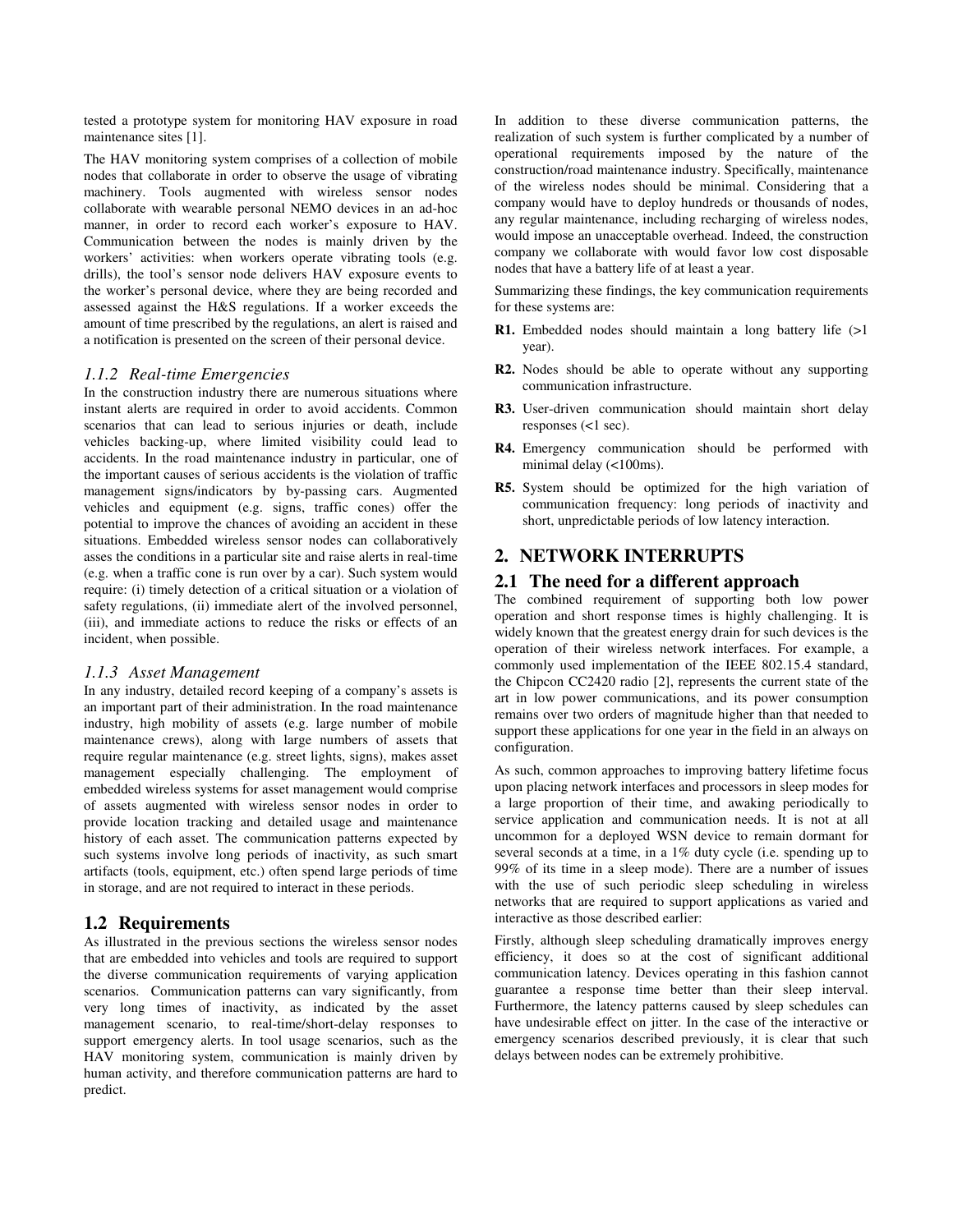

**Figure 2: System Architecture** 

Secondly, the unpredictable traffic patterns characterized by short periods of interactivity and long periods of total inactivity (i.e. during storage) make the definition of a sleep schedule problematic. Simply enforcing shorter sleep intervals to meet low latency requirements would significantly reduce energy efficiency over the lifetime of the device, likewise defining longer intervals results in the inability to respond quickly to events and suffer from the problems of clock skew between devices, thwarting the potential energy saving benefits.

Finally, the highly mobile nature of these artifacts leads to the need for low overhead device and resource discovery. It is very common for devices in such networks to form and leave networks very frequently, as tools, workers and pieces of equipment are moved around the workplace. Discovering neighbors and performing the clock synchronization required to define sleep schedules in an energy efficient way is a significant problem. Without external timing information, a node joining a network would expect to remain active for at least half of the sleep period just to discover the presence of a neighbor. In the case of the 1% duty cycle example earlier, a node would consume *at least 100 times* the energy in that discovery period than in its normal operation. This cost can become dominant in such dynamic networks.

In summary, current schemes to enable long life in energy constrained environment come at the cost of an unacceptable degree of latency and loss in dynamicity. The only real solution to supporting delay sensitive applications is to reduce the duty cycle of the devices to meet application requirements, resulting in much wasted energy caused by nodes listening to an empty channel, and thereby reducing energy efficiency beyond what is practical with today's battery technologies.

## **2.2 Ultra low power radios**

Modern digital radios are highly sophisticated, with high bandwidth, strong channel coding, error detection, error correction and MAC mechanisms. Although highly beneficial in many situations, it is often overlooked that these features are the cause of much of the radio's power consumption. Earlier, relatively simplistic radio designs exhibit significantly reduced power characteristics, particularly at the radio receiver. Commercial implementations of such radios are now becoming commonplace. One commercial example of this is the AM-HRR18 433Mhz receiver [3] (Figure 1). This is a modern implementation of the super-regenerative radio receiver, first patented in 1922. This radio costs only a few dollars, and operates at a power consumption of 70uA – *almost three orders of* 



**Figure 1: AM-HRR18 Super Regenerative Receiver** 

*magnitude lower* than the CC2420 IEEE 802.15.4 radio, which consumes approximately 19mA.

The AM-HRR18 radio in comparison to the CC2420 is very simple; no encoding and error correction is performed by the radio, leaving such tasks to be handled by an external processor. Furthermore, the significantly lower bandwidth (a meager 4kbps in comparison to 250kbps) and the huge power-on time of this receiver (Table 1) makes it inappropriate for systems requiring either regular sleeping cycles or high bandwidth. However, due to the extremely low power consumption of such radios and the fast transmitter power-up, they can make excellent "always-on", secondary control channels for more powerful data radios, such as the CC2420 – to form a *heterogeneous MAC protocol*.

#### **2.3 The NEMO hybrid radio device**

We have designed and developed a prototype interactive sensor device for experimental research into supporting the NEMO scenarios described earlier. A key feature of this device is its split level design, based upon a hybrid high and low power processor and radio pairs arranged in a hierarchical fashion. The primary sensor system is built around a 32-bit NXP ARM7 LPC2136 [4] microcontroller and a Chipcon CC2420 802.15.4 radio. This is augmented with a low power Microchip 16f737 8-bit microcontroller and a low power AM-HRR18 433Mhz radio receiver module, coupled with a matched AM-RT5 radio transmitter (Figure 2).

The low power radio and microcontroller are always powered on in this design, and are used as a control channel for the primary radio and processor, which it can wake from sleep state via an external interrupt. Beacons can be sent at any time over the low power radio from any node to wake up the primary radio of another node in range, such that nodes only enter an active listening state when there is data to be received.

#### **2.4 Beacon Transmissions**

Care must be taken in how the beacon is transmitted. As most common RF channels are within the ISM band, heavy noise must be expected. However, there is a trade off here, since the more complex and error resilient a beacon is, the more complex the

**Table 1: Key Characteristics of Hybrid Radios**

|                 | <b>Bitrate</b>             | <b>RX</b><br>current current | <b>TX</b> | Power on<br>delay  |
|-----------------|----------------------------|------------------------------|-----------|--------------------|
| <b>CC2420</b>   | 250 kbps   18.8mA   17.4mA |                              |           | 1.3 <sub>ms</sub>  |
| <b>AM-HRR18</b> | 4 kbps                     | 70uA                         |           | 2000 <sub>ms</sub> |
| $AM-RT5$        | 4 kbps                     |                              | 4mA       | 10us               |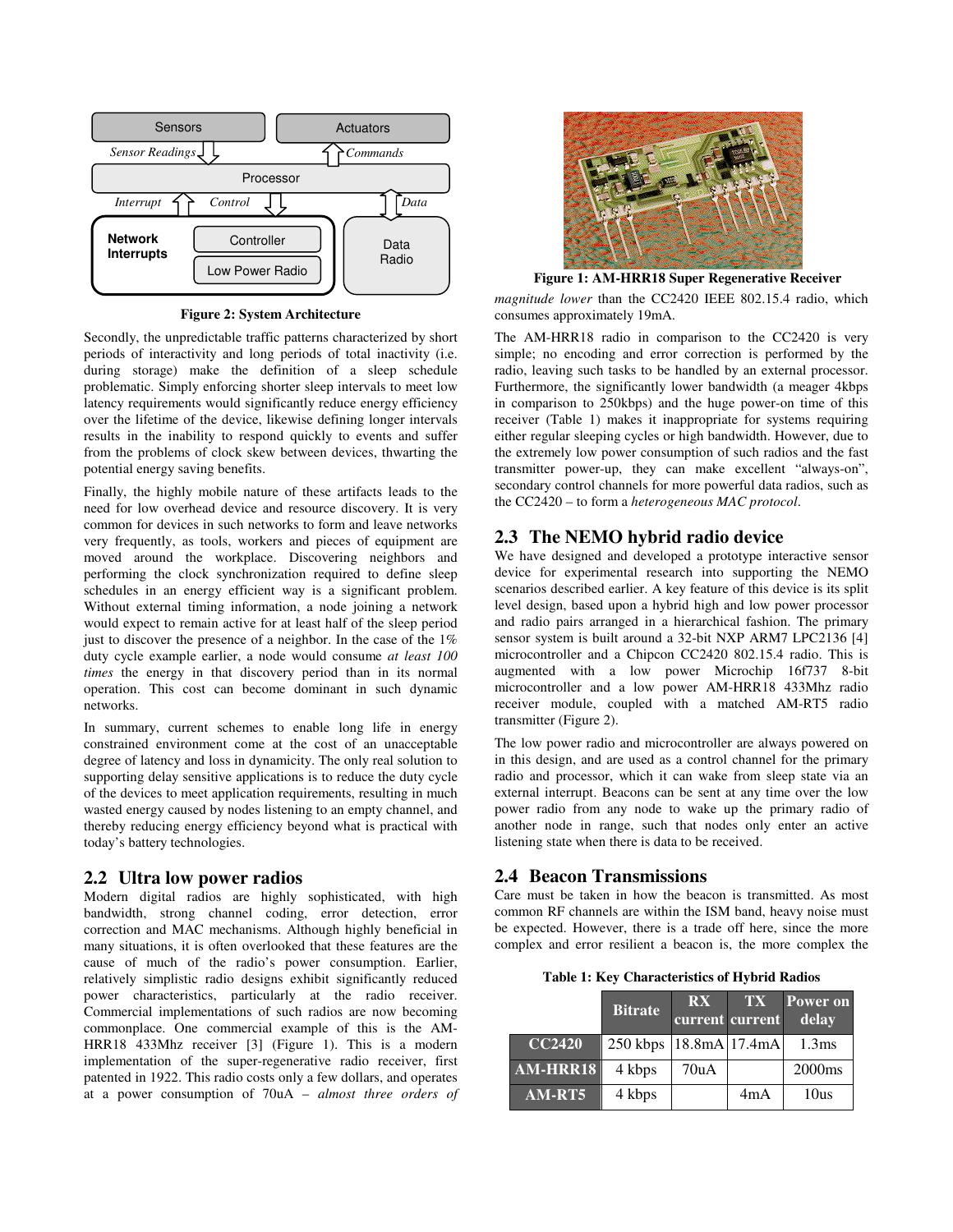

**Figure 3: Beacon Modulation** 

process of detecting that beacon becomes, thereby adding to the energy cost of transmitter and receiver processing.

In our scheme we do not employ any framing, error correction or detection mechanisms for the beacons. A beacon is encoded purely as a single pulse. This minimizes the transmission and reception complexity, processing cost and transmission delay. Our early experiments have shown a short sync pulse followed by a HI pulse length of 5ms surrounded by LO pulses of 250uS is sufficient to separate a beacon from typical background noise, as illustrated in Figure 3.

The use of such a simple scheme negates the need for DSP processing on the receiver, and can be detected by an 8 bit microcontroller operating at only 32kHz and consuming 30uA – approximately the same processing power as a digital watch. Upon detection of such a pulse, the microcontroller wakes up the main processor from its sleep state via an interrupt, just in time to receive the incoming transmission on its primary radio.

#### *2.4.1 Targeted Beaconing*

We envision scenarios where tens or even hundreds of NEMO devices will ultimately be within each other's communication range. It is therefore important to ensure that beacons do not wake up all nodes within transmission range of the transmitter, but to target specific nodes. We support targeted beaconing with minimal additional complexity by utilizing pulse width modulation (PWM). Transmitters take a six bit hash of the target node's MAC address and calculate a pulse-width of:

#### 5 + hash\_fn (MAC address) \* 0.25 ms. **Eq. 1**

This calculation yields a total wakeup delay of between 5ms and 20ms, can be easily decoded by the receiver, and can significantly reduce the number of devices unnecessarily awoken. Moreover, this PWM based scheme allows for a degree of error tolerance without the need for error control coding – e.g. a node could wakeup to a pulse which is 'close' to its hash (within a degree of tolerance), thus easing effects of radio noise. We are also investigating more robust alternatives to hashing based on local cluster based addressing.

#### *2.4.2 Collision avoidance*

For the low bitrate applications this work aims to support, we believe contention between nodes for the control channel is likely to be low, but uncontrolled access to the channel would make collisions inevitable. We utilize the always on nature of the receiver to employ a simple CSMA/CA strategy. Nodes will not initiate beacon pulses if they detect ongoing activity. We do not attempt to address issues of hidden transmitter problems, and instead rely on higher level retransmissions to resolve these events.

## *2.4.3 Discussion*

There are a number of benefits associated with this approach with respect to the issues described above. Firstly, there is the potential for power saving rising from the fact that receivers no longer need to periodically awaken to determine if there is data to receive. Secondly, the spontaneous nature of the beacons facilitates lower latency communications, since the low power receiver on the node would always be active. Thirdly, this approach does not suffer from the problems of clock skew, as no shared clock is needed between devices. Finally, the beaconing mechanism can be used to pre-empt service discovery phases, thus enabling low latency discovery with low energy overhead.

There are also a number of potential drawbacks to this design, the primary being the additional energy consumption, financial costs and hardware footprint associated with the secondary radio. We believe that the additional financial and spatial costs are minimal, and would be negligible if such radios were in wide spread use. To determine the energy costs and benefits, we go on to examine the accuracy and efficiency of the scheme in the next section.

## **3. EVALUATION**

In this section, we evaluate the efficiency of using a secondary lower powered radio to provide network level interrupts for long lived control applications. We compare and contrast this system with periodic sleep schedules, the more traditional approach to achieving longevity within energy constrained environments, and investigate the relative performance of these schemes in terms of energy efficiency of receivers and transmitters, packet latency, and effects of background noise and communication range.

We choose to evaluate this approach through the use of laboratory experimentation. We believe that evaluating the system on real hardware gives us more accurate insights into how the system would perform in the field relative to an analytical or simulated study.

#### **3.1 Overview of Testbed**

The testbed used to evaluate the two approaches comprises of two prototype NEMO sensor devices (figure 4), one used for transmitting and the other for receiving. These nodes were both instrumented with ammeters capable of real-time logging of the devices' power consumption.



**Figure 4: Nemo Device**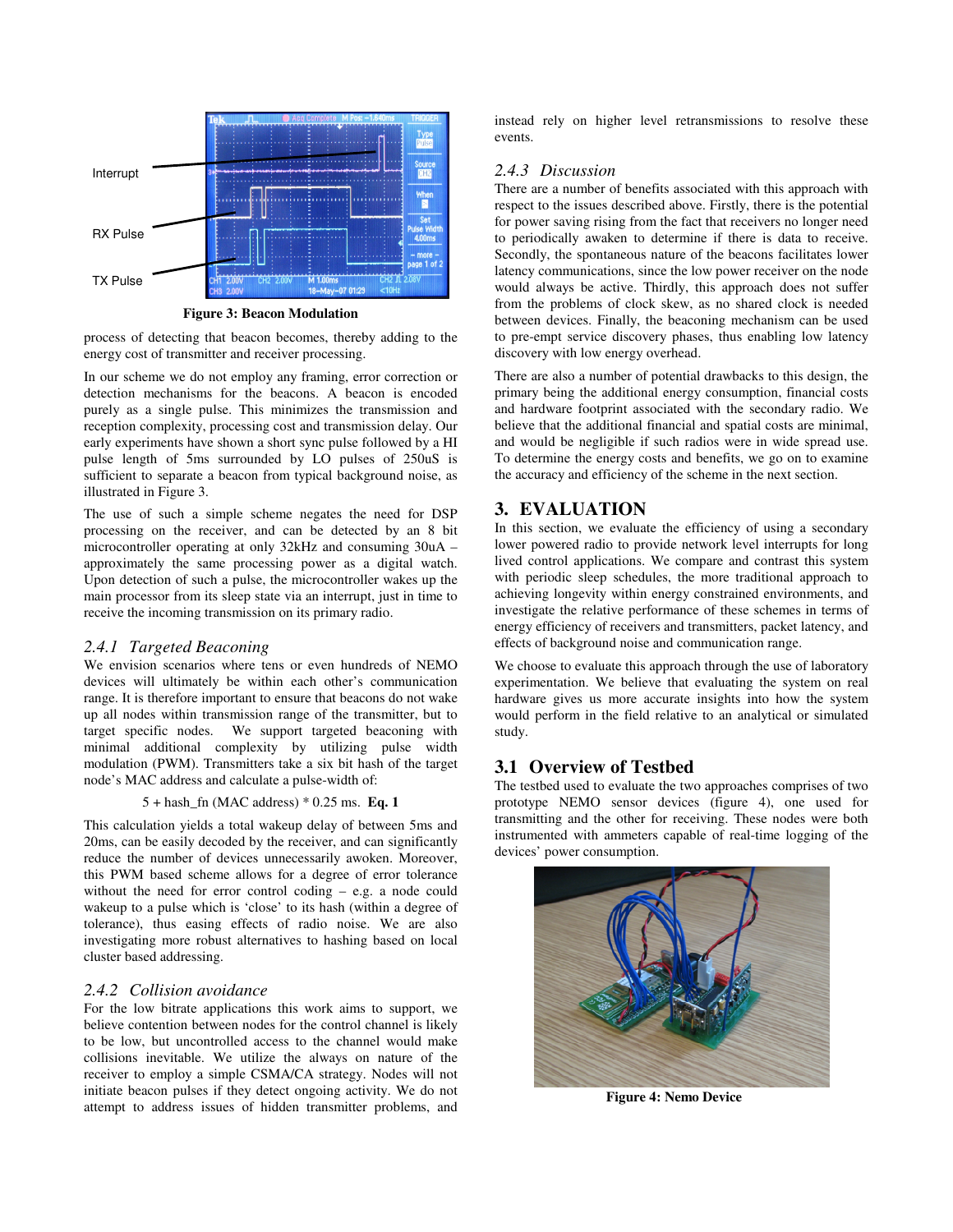We decided to isolate the main processor from any monitoring instrumentation during each of our tests. This allowed us to only measure the cost associated with the communications. As a result a more accurate set of results are obtained as the costs associated with taking, recording and conveying measurements to the data logging system are excluded from our results. Furthermore, the selection of main processor is quite diverse from system to system, so only measuring the cost of communications, we believe, makes the results more directly comparable to other systems.

A PC is used for the purpose of data logging and is connected to each node. The data log records contain detailed timing and status information such as wakeup and sleeping times, received and missed packets. With this information, it was then possible to calculate offline the following.

- **Average Response Time**. The time taken between a data packet to be generated on the transmitting node and being received on the receiving node.
- **False Negatives**. The occasions where the transmitter was active, while the receiver was sleeping, indicating a missed wakeup.
- False Positives. The occasions where the receiver awakens, but no packets were received, indicating an erroneous wake-up.

In addition to the above statistics the energy consumption of both the receiver and transmitter is also recorded. To acquire this, two Fluke 189 data logging multi-meters were used, which record the current consumption averaged over 100ms, every 100ms. All measurement recorded were time stamped using a high frequency timer to enable event correlation.

All tests were carried out in an indoor office environment. Two nodes were place on a lab bench at a distance of approximately one meter for energy consumption and latency testing. Range tests were conducted at a similar height but the distance was slowly increased to a maximum of thirty meters. The wake up radio used a ¼ length wave whip antenna vertically orientated.

## **3.2 Energy Utilization**

To provide a fair evaluation of the network interrupt system, we compare it against a static sleep scheduling approach with a variety of duty cycles and data rates. This acts as a control for our experiment.

To perform the tests on a static scheduling system we configured the devices to sleep for a period of time then wake and communicate. The transmitter was configured to randomly generate packets at a configurable rate. All experiments used a fixed packet size of 60 bytes. Each packet was buffered until the next wake up period at which point all the packets currently stored were transmitted. The receiver was configured to wake up at each scheduled point and listen for 20ms. If a packet arrived during this time the 20ms counter was reset and the receiver continued to listen. Once the counter expired, the receiver would return to sleep until the start of the next wake up period.

It is worthy to note at this point that real world schemes based upon static scheduling approaches often implement a number of optimizations to improve energy efficiency. The radio sampling window is determined by a number of factors including radio

wake-up time, sampling time and system clock drift. All these factors can be optimized for specific architectures, as proposed by other works in the literature. Here we choose a fixed wake up window of 20ms to provide a common baseline for comparison to other systems, allowing us to compare directly to other schemes based on their 'effective' duty cycle.

To test the network interrupt mode, the transmitter was similarly configured to generate packets at a specified rate at random intervals. On the generation of a packet, the transmitter would signal the low powered radio to transmit a wake up pulse. The transmitter would then wait for a sufficient period of time for the pulse to propagate before enabling the main transmitter and sending the packet. The transmitting node repeated this for the duration of the test. The receiver system was configured to sleep until interrupted by the low power radio. On interrupt the receiver enabled its receiver and similarly waited 20 ms for the packet to arrive. After either a packet had arrived or the 20ms timer had lapse the receiver returned to sleep mode awaiting the next pulse.

Each test was configured to last 300 seconds, a sufficient amount of time to produce stable results. Both nodes were powered from the same source to provide a controlled method of clock synchronization. Nodes were reset at the start of each test simultaneously to remove errors caused by clock drift. The sleep periods used during testing on the static scheduling system where set at 0.5, 1, 2, 4, 8, 16 and 30 seconds. We believe this covers the common configurations for most WSN applications. A sleep period longer than 16-30 seconds would seriously hamper interactivity whereas one of less than 0.5 seconds would impair battery life.

We tested these configurations with a range of network loads, ranging from 1200, 1000, 800, 600, 400, 300, 200, 100, 60, 30, 15, 10 and 6 packets per minute. This produced a packet every 50ms in our heavily loaded scenario and conversely one every 10 seconds in our lightly loaded scenario. These figures are high for our application domain but we believe these would lead to the most insightful results. Our nodes used a Poisson distribution for the inter-arrival times of each packet to better emulate the interactive traffic we expect in NEMO scenarios. All 104 tests were averages over three runs to improve their accuracy.

#### *3.2.1 Receiver Energy Consumption Results*

Our first set of results examines the power consumed by the receiver system. Figure 5 summarizes these results, illustrating the



**Figure 5: Energy Consumption at Receiver**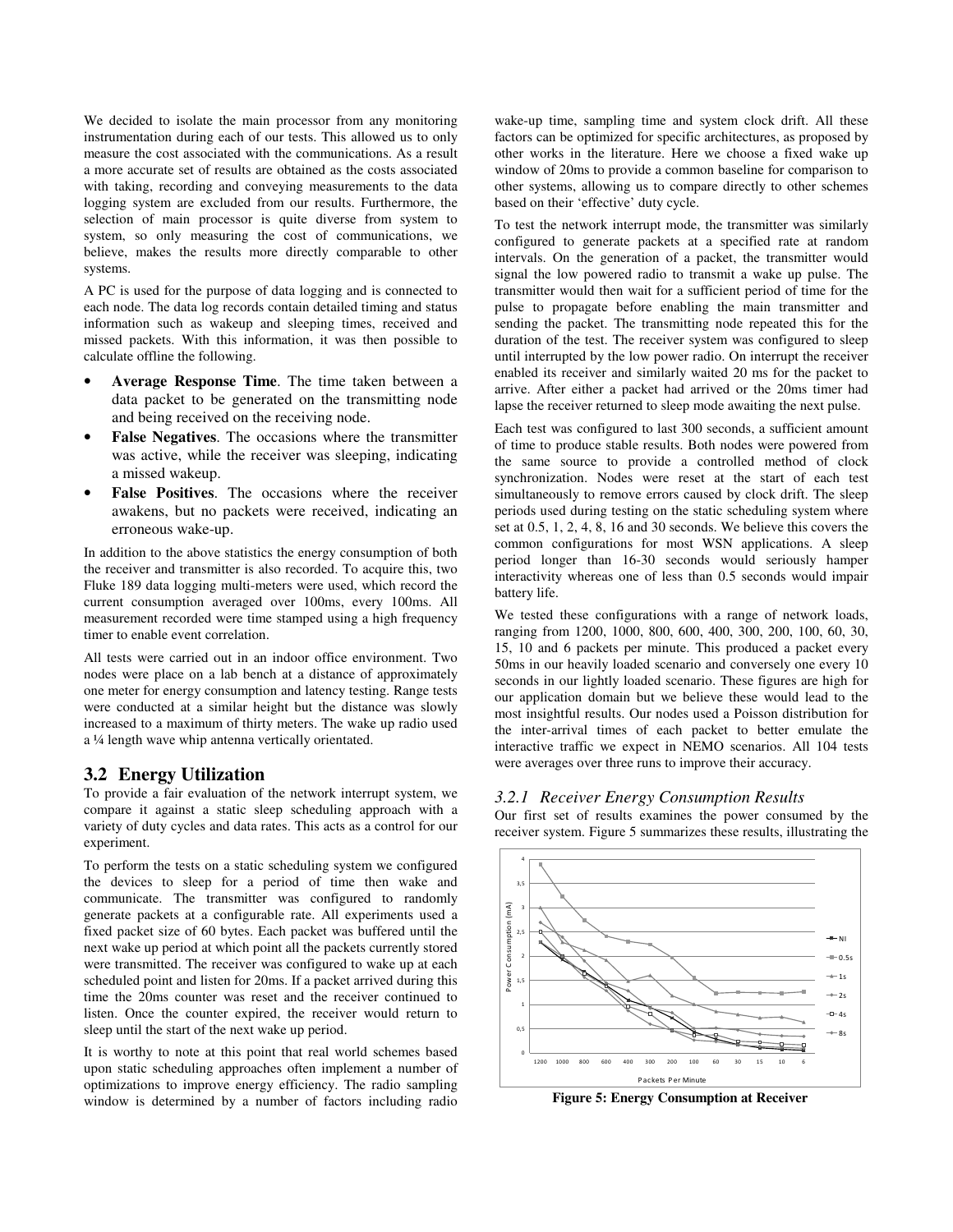relationship between power consumption (y axis) and network load (x axis) for the Network Interrupt scheme, and static scheduling schemes at sleep intervals from 0.5s to 8s.

We can see the results for the static scheduling mode are stacked based on wake up frequency. Although the actual power consumed for receiving N packets in any interval should remain constant regardless of duty cycle, other factors affect total consumption. The main influencing factor is the increase in receiver idling time as wakeup frequency increases, i.e. when the receiver wakes periodically, but there are no packets to be delivered.

The results for the network interrupt scheme show a different profile to that of static scheduling, with an rx energy consumption comparable to a static scheduling scheme with a sleep period of four seconds at loads of 100 packets per second. At reduced loads the schemes performance improves, exhibiting energy consumption comparable or better to an eight second duty cycle at 30 packets per second or less.

#### *3.2.2 Transmitter Energy Consumption Results*

In terms of transmission power, figure 6 summarizes the result. We can see the results for the static scheduling systems mirrors that of the receiver - stacked by wake up frequency due to the additional power consumed in initializing the radio more often at higher frequencies.

The results for the network interrupt scheme follow the same trend as the static scheduling system, but at a slightly higher consumption. This is due to the use of the additional radio, and the power consumed during the initialization of the main radio each packet, rather than once at the end of each duty cycle. We note that the static scheduling results are stacked by wake up frequency, but also contain some outlying points. These we believe can be accounted to the Poisson random number generator, generating slightly different distributions of packets across each of our tests. The results show that it is approximately 1mA more expensive to use the wake up system at higher loads. However at the more realistic loads of less than 100 packets per minute the cost is approximately 100-200uA greater than that of the static system.



**Figure 6: Energy Consumption at Transmitter** 

### *3.2.3 Packet Latency Results*

Further results examine the scheme's response time, which we define as the time it takes for a packet once generated to be transmitted from source to destination. For the static system we expect the average response time to be half of the sleep schedule (the Expectation). The response time of the network interrupt system should be constant as this is the pulse time, which is constant, plus the time to send the packet which should also be constants as channel will be clear during our tests. Figure 7, presents the response time of the wake up system in comparison to half, one and two second sleep cycles. As we expected the response time of the static system is half the sleep period, however this does rise a little as network load drops. We attribute this to the fact that nodes spend more time awake under heavy network load, so packets generated at the start of a sleep window are only queued momentarily before transmission as the node has yet to sleep. The results for the network interrupt scheme showed an inverse reaction to load in comparison to static schedules. At moderate load levels of 400 and less the response time is constant at 15ms, however this rises to 19ms as our highest tested load of 2400 packets per minute. This is caused by packets being generated and queued whilst previous packets are still being sent.

These results have shown that the power consumption is comparable to duty cycling as the power consumed by the additional radio is offset by spending less time idling at the lower loads we would expect to see in the real conditions. However, the response time offered is many orders of magnitude lower than duty cycling.



**interrupt scheme at varying network loads.** 

#### *3.2.4 Detection Accuracy and Noise*

It would not be unreasonable to assume the lack of error control in our beacon mechanism could lead to a number of false positives and false negatives in the detection of beacons. During all our tests, we used timestamp comparisons to detect and record such erroneous events. Furthermore, to make our tests more realistic, we made no effort to clear the 433 MHz ISM channel (which was found to contain traffic from other users). In addition, we adopted a pessimistic view of the results, where all false negatives were attributed to the wake up radio and not from the data radio. We noted that over all the undertaken tests (24125 transmitted packets) we observed a total of 8 false positives and 7 false negatives. We feel this is a relatively small proportion of packets,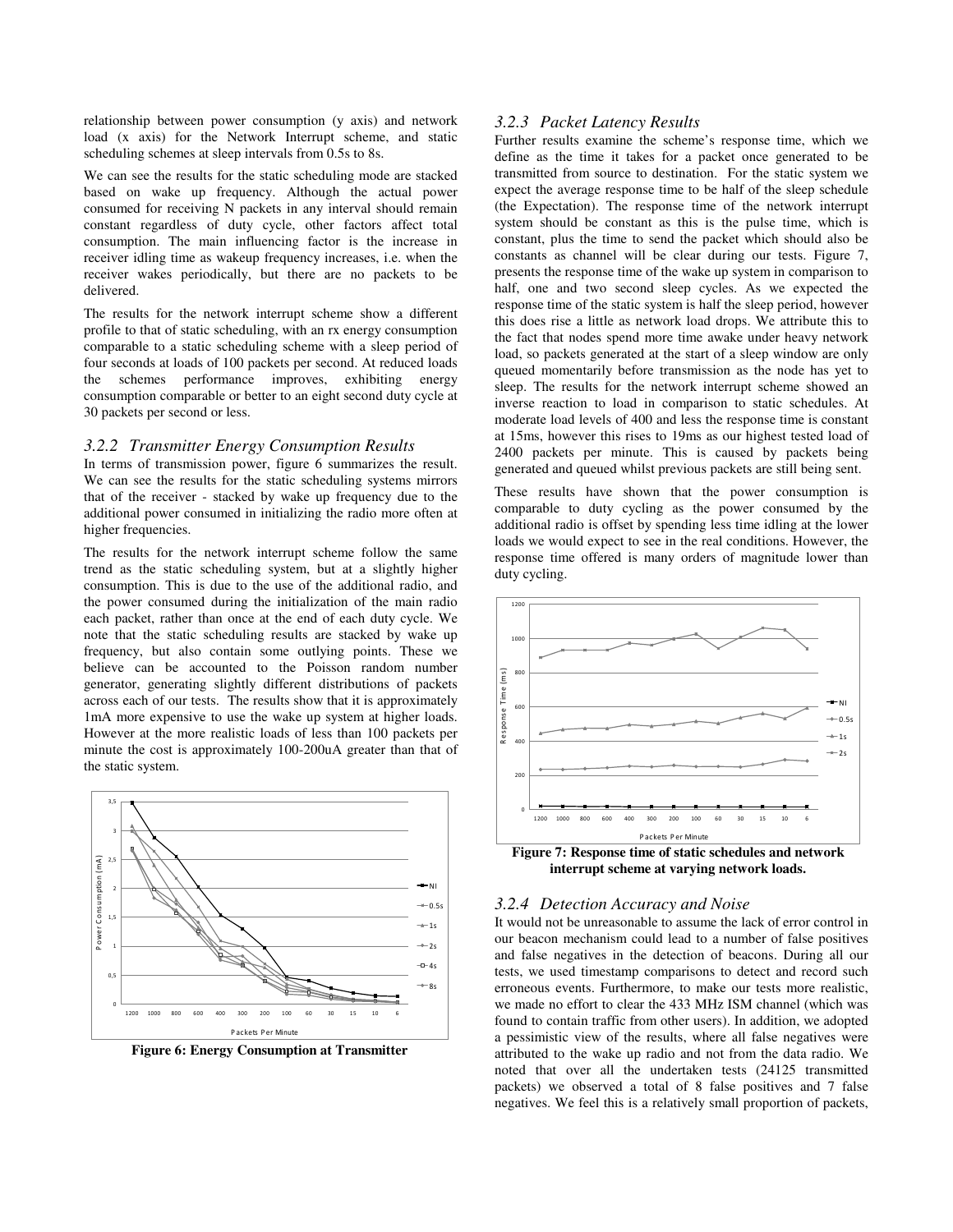for all the potential benefits. Neither a false positive nor negative would typically cause a major failure. False positives result only in unnecessary wake up of a device wasting energy, whereas a false negative would result in higher layer retransmissions and therefore increased latency. No systematic patterns were discovered in these results.

#### *3.2.5 Transmission Range Tests*

A number of experiments were also undertaken to determine the effect of transmission range on beacon reception accuracy. We performed six trials at ranges from 5m to 30m. Each test ran for one minute and contained 600 beacons during each test. During these tests, the number of accurately detected wake events on the receiver was recorded. We found that no beacons were lost up to this range in any of our tests, nor were any false positives noted, despite the low power nature of the transmitter and receiver.

One further aspect of concern is matching the transmission range of the two radios. However, our experiences bring us to believe that such concerns could be engineered out. Firstly, modern radios (such as the 802.15.4 radios used in these experiments) often permit the setting of transmission output power in software, and as such can be configured to reduce its transmission range to match that of the wake-up radio. Furthermore, we believe the range of the data radio does not necessarily need to exactly match that of the wake-up radio. Ensuring the wake-up radio has at least the same or longer transmission range than that of the data radio will guarantee a node in data communications range can be interrupted and awoken. It is not vital to prevent all false positives. This is a view shared by other works in the literature, for example, IEEE 802.11 operates in a similar way. Although only a single radio is used, control traffic (e.g. RTS/CTS frames) is sent at a lower transmission rate, to improve signal recovery at the receiver, effectively increasing the transmission range of 802.11 control frames, over that of data frames.

## **4. RELATED WORK**

To our knowledge, the work presented in this paper is the first implementation of a hybrid wireless communication system, utilizing ultra-low power radios in order to achieve the requirements of low power and low latency communication. However, the concept of utilizing ultra-low power radios as a wakeup control channel for higher power communications channels has attracted significant interest from the research community in recent years, particularly in the field of wireless sensor networks.

The concept was first discussed at the pioneering work at UC Berkeley as part of the now completed Picoradio project [5][6][7][8]. Results from simulation based analyses highlighted that systems based on this concept could experience significant benefits over schemes based on synchronized schedules alone. This work also alludes to the possibility of wakeup radios operating at a power consumption of 1uW or less.

More recently, Stankovic et al have published results of real world analyses documenting the feasibility of wake-up channels that are totally unpowered at the receiver [9]. Based upon similar concepts to passive RFID technology, this approach has been shown to provide up to 70% gains in energy efficiency over synchronized schedules in common WSN scenarios. The RF energy scavenging approach taken by the receiver was demonstrated to operate at up to 10ft, and simulations of more advanced design which accumulate received RF energy over time, predict ranges of up to 100ft with latencies of 55ms. However, this cumulative nature may lead to a greater number of false positives.

Nogueira et al [10] published a system based on modulated backscatter technology. This allowed a device with a passive transmitter to alter the signal amplitude of a carrier wave between two other devices to convey data. They also described a promising RF wake-up circuitry with a running cost of only 12uA. However, their system only had a maximum range of five meters.

The STEM project also advocates the use of multiple radios where possible to facilitate wake-up channels in sensor networks, and its analysis and simulations indicate potential gains of up to two orders of magnitude over existing WSN approaches [11].

Other similar work has been carried out by the mobile computing community. Shih et al as part of the Wake On Wireless project demonstrated through extensive real-world studies the benefits of augmenting 802.11b wireless LAN networks with a relatively low power wake-up radio channel [12]. In these experiments, an 8mW radio transceiver was used in a 10:1 duty cycle allowing the device to operate for 115% longer than that of an unmodified device in typical office environments, with an additional latency of 200ms over 802.11b's existing power saving mechanisms.

Similarly, research at Intel and UCLA suggests that mobile devices equipped multiple radios such as 802.11b, Bluetooth and a CC1000 can be orchestrated to form a hierarchy of control channels for use in synchronization and discovery [13]. Experimental results indicate energy savings of up to 40x can be achieved in certain scenarios, but at the cost of significant additional latency.

Finally, there has also been much research effort placed into attempting to minimize energy consumption of sensor networks through optimized routing protocols and algorithms for synchronized sleeping schedules, though a detailed treatment of this research is beyond the scope of this paper [14][15].

# **5. CONCLUSIONS**

Recently a new breed of interactive delay sensitive applications have emerged for energy constrained devices. This paper has argued why the traditional approach of sleep scheduling with long sleep cycles is not a suitable communication mechanism for such classes of applications, for reasons of high latency, high jitter communication, problems of resource discovery and synchronization problems caused clock skew.

We have also presented and evaluated a hybrid radio solution to support such applications that utilizes a low power radio to transmit addressable interrupts to other devices when communications with a higher power radio is desired. Our results have shown that although there is an additional cost of a secondary radio, the system was shown to be comparable with an 8 second wake up cycle followed by a 20ms active period, equivalent to a *0.25% duty cycle*. These results have also shown that this scheme is not highly susceptible to interference of a congested channel, and that low power radios have comparable transmission ranges to modern higher power radios, despite being three orders of magnitude more efficient on the radio receiver. Furthermore, it has also been shown through practical implementation that this scheme is highly practical, and can be